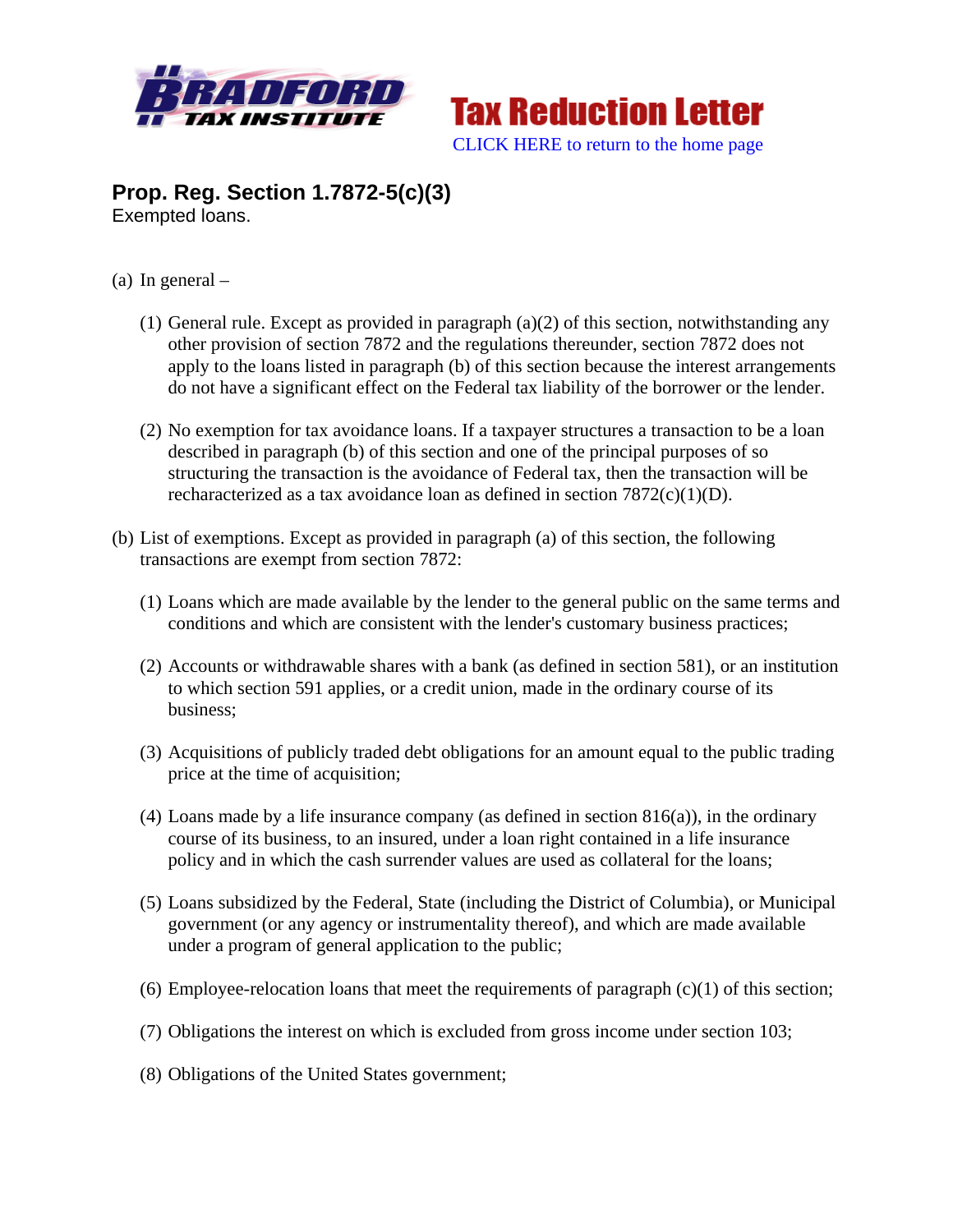- (9) Loans to a charitable organization (described in section  $170(c)$ ), but only if at no time during the taxable year will the aggregate outstanding amount of loans by the lender to all such organizations exceed \$10,000;
- (10) Loans made to or from a foreign person that meet the requirements of paragraph  $(c)(2)$  of this section;
- (11) Loans made by a private foundation or other organization described in section 170(c), the primary purpose of which is to accomplish one or more of the purposes described in section  $170(c)(2)(B)$ ;
- (12) Loans made prior to July 1, 1986, to the extent excepted from the application of section 482 for the 6-month (or longer) period referred to in  $\S$  1.482-2(a)(3);
- (13) For periods prior to July 1, 1986, all money, securities, and property received by a futures commission merchant or by a clearing organization (i) to margin, guarantee or secure contracts for future delivery on or subject to the rules of a qualified board or exchange (as defined in section  $1256(g)(7)$ ), or (ii) to purchase, margin, guarantee or secure options contracts traded on or subject to the rules of a qualified board or exchange, and all money accruing to account holders as the result of such futures and options contracts;
- (14) Loans where the taxpayer can show that the below market interest arrangements have no significant effect on any Federal tax liability of the lender or the borrower, as described in paragraph  $(c)(3)$  of this section; and
- (15) Loans, described in revenue rulings or revenue procedures issued under section  $7872(g)(1)(C)$ , if the Commissioner finds that the factors justifying an exemption for such loans are sufficiently similar to the factors justifying the exemptions contained in this section.
- (c) Special rules
	- (1) Employee-relocation loans
		- (i) Mortgage loans. In the case of a compensation-related loan to an employee, where such loan is secured by a mortgage on the new principal residence (within the meaning of section 217 and the regulations thereunder) of the employee, acquired in connection with the transfer of that employee to a new principal place of work (which meets the requirements in section 217(c) and the regulations thereunder), the loan will be exempt from section 7872 if the following conditions are satisfied:
			- (A)The loan is a demand loan or is a term loan the benefits of the interest arrangements of which are not transferable by the employee and are conditioned on the future performance of substantial services by the employee;
			- (B) The employee certifies to the employer that the employee reasonably expects to be entitled to and will itemize deductions for each year the loan is outstanding; and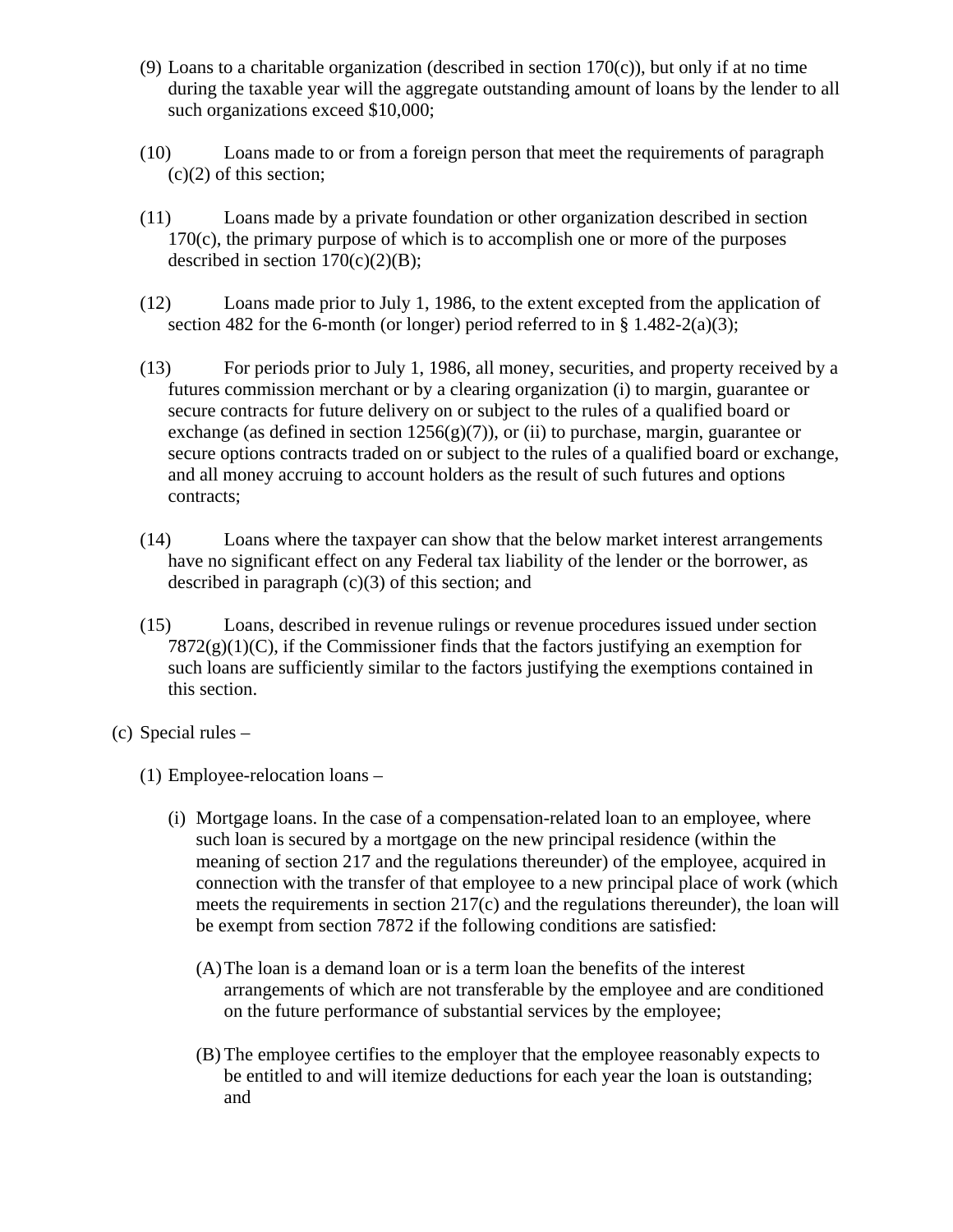- (C) The loan agreement requires that the loan proceeds be used only to purchase the new principal residence of the employee.
- (ii) Bridge loans. In the case of a compensation-related loan to an employee which is not described in paragraph  $(c)(1)(i)$  of this section, and which is used to purchase a new principal residence (within the meaning of section 217 and the regulations thereunder) of the employee acquired in connection with the transfer of that employee to a new principal place of work (which meets the requirements in section 217(c) and the regulations thereunder), the loan will be exempt from section 7872 if the following conditions are satisfied:
	- (A) The conditions contained in paragraphs  $(c)(1)(i)(A)$ ,  $(B)$ , and  $(C)$  of this section;
	- (B) The loan agreement provides that the loan is payable in full within 15 days after the date of the sale of the employee's immediately former principal residence;
	- (C) The aggregate principal amount of all outstanding loans described in this paragraph  $(c)(1)(ii)$  to an employee is no greater than the employer's reasonable estimate of the amount of the equity of the employee and the employee's spouse in the employee's immediately former principal residence, and
	- (D)The employee's immediately former principal residence is not converted to business or investment use.
- (2) Below-market loans involving foreign persons
	- (i) Section 7872 shall not apply to a below-market loan (other than a compensationrelated loan or a corporation-shareholder loan where the borrower is a shareholder that is not a C corporation as defined in section  $1361(a)(2)$  if the lender is a foreign person and the borrower is a U.S. person, unless the interest income imputed to the foreign lender (without regard to this paragraph) would be effectively connected with the conduct of a U.S. trade or business within the meaning of section 864(c) and the regulations thereunder and not exempt from U.S. income taxation under an applicable income tax treaty.
	- (ii) Section 7872 shall not apply to a below-market loan where both the lender and the borrower are foreign persons unless the interest income imputed to the lender (without regard to this paragraph) would be effectively connected with the conduct of a U.S. trade or business within the meaning of section 864(c) and the regulations thereunder and not exempt from U.S. income taxation under an applicable income tax treaty.
	- (iii)For purposes of this section, the term "foreign person" means any person that is not a U.S. person.
- (3) Loans without significant tax effect. Whether a loan will be considered to be a loan the interest arrangements of which have a significant effect on any Federal tax liability of the